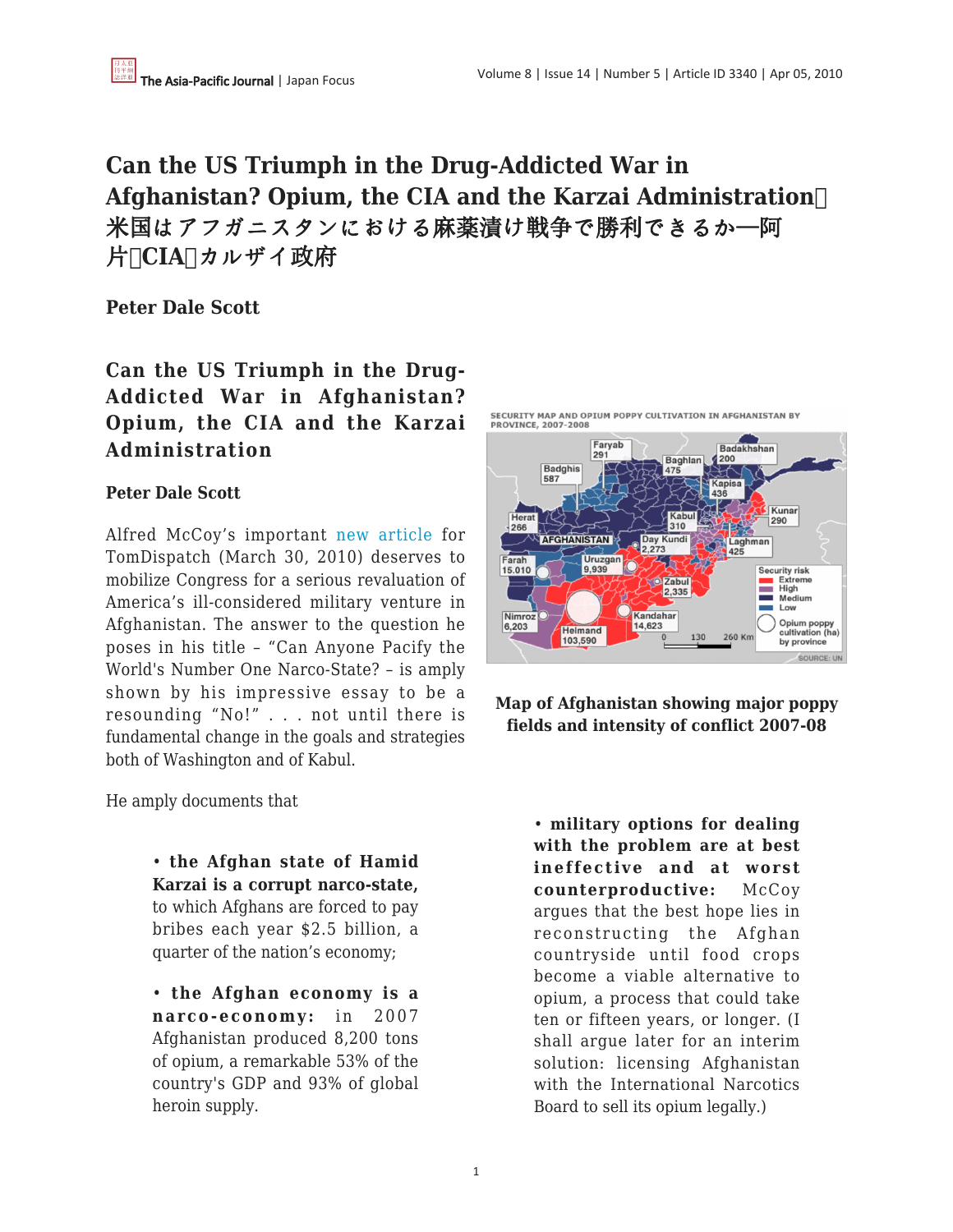Perhaps McCoy's most telling argument is that in Colombia cocaine at its peak represented only about 3 percent of the national economy, yet both the FARC guerillas and the right-wing death squads, both amply funded by drugs, still continue to flourish in that country. To simply eradicate drugs, without first preparing for a substitute Afghan agriculture, would impose intolerable strains on an already ravaged rural society whose only significant income flow at this time derives from opium. One has only to look at the collapse of the Taliban in 2001, after a draconian Taliban-led reduction in Afghan drug production (from 4600 tons to 185 tons) left the country a hollow shell.

On its face, McCoy's arguments would appear to be incontrovertible, and should, in a rational society, lead to a serious debate followed by a major change in America's current military policy. McCoy has presented his case with considerable tact and diplomacy, to facilitate such a result.

# **The CIA's Historic Responsibility for Global Drug Trafficking**

Unfortunately, there are important reasons why such a positive outcome is unlikely any time soon. There are many reasons for this, but among them are some unpleasant realities which McCoy has either avoided or downplayed in his otherwise brilliant essay, and which have to be confronted if we will ever begin to implement sensible strategies in Afghanistan.

The first reality is that the extent of CIA involvement in and responsibility for the global drug traffic is a topic off limits for serious questioning in policy circles, electoral campaigns, and the mainstream media. Those who have challenged this taboo, like the journalist Gary Webb, have often seen their careers destroyed in consequence.

Since Alfred McCoy has done more than anyone else to heighten public awareness of CIA responsibility for drug trafficking in American war zones, I feel awkward about suggesting that he downplays it in his recent essay. True, he acknowledges that "Opium first emerged as a key force in Afghan politics during the CIA covert war against the Soviets," and he adds that "the CIA's covert war served as the catalyst that transformed the Afghan-Pakistan borderlands into the world's largest heroin producing region."

But in a very strange sentence, McCoy suggests that the CIA was passively drawn into drug alliances in the course of combating Soviet forces in Afghanistan in the years 1979-88, whereas in fact the CIA clearly helped create them precisely to fight the Soviets:

> In one of history's ironic accidents, the southern reach of communist China and the Soviet Union had coincided with Asia's opium zone along this same mountain rim, drawing the CIA into ambiguous alliances with the region's highland warlords.

There was no such "accident" in Afghanistan, where the first local drug lords on an international scale – Gulbuddin Hekmatyar and Abu Rasul Sayyaf – were in fact launched internationally as a result of massive and illadvised assistance from the CIA, in conjunction with the governments of Pakistan and Saudi Arabia. While other local resistance forces were accorded second-class status, these two clients of Pakistan and Saudi Arabia, precisely because they lacked local support, pioneered the use of opium and heroin to build up their fighting power and financial resources.<sup>1</sup> Both, moreover, became agents of salafist extremism, attacking the indigenous Sufi-influenced Islam of Afghanistan. And ultimately both became sponsors of al Qaeda.<sup>2</sup>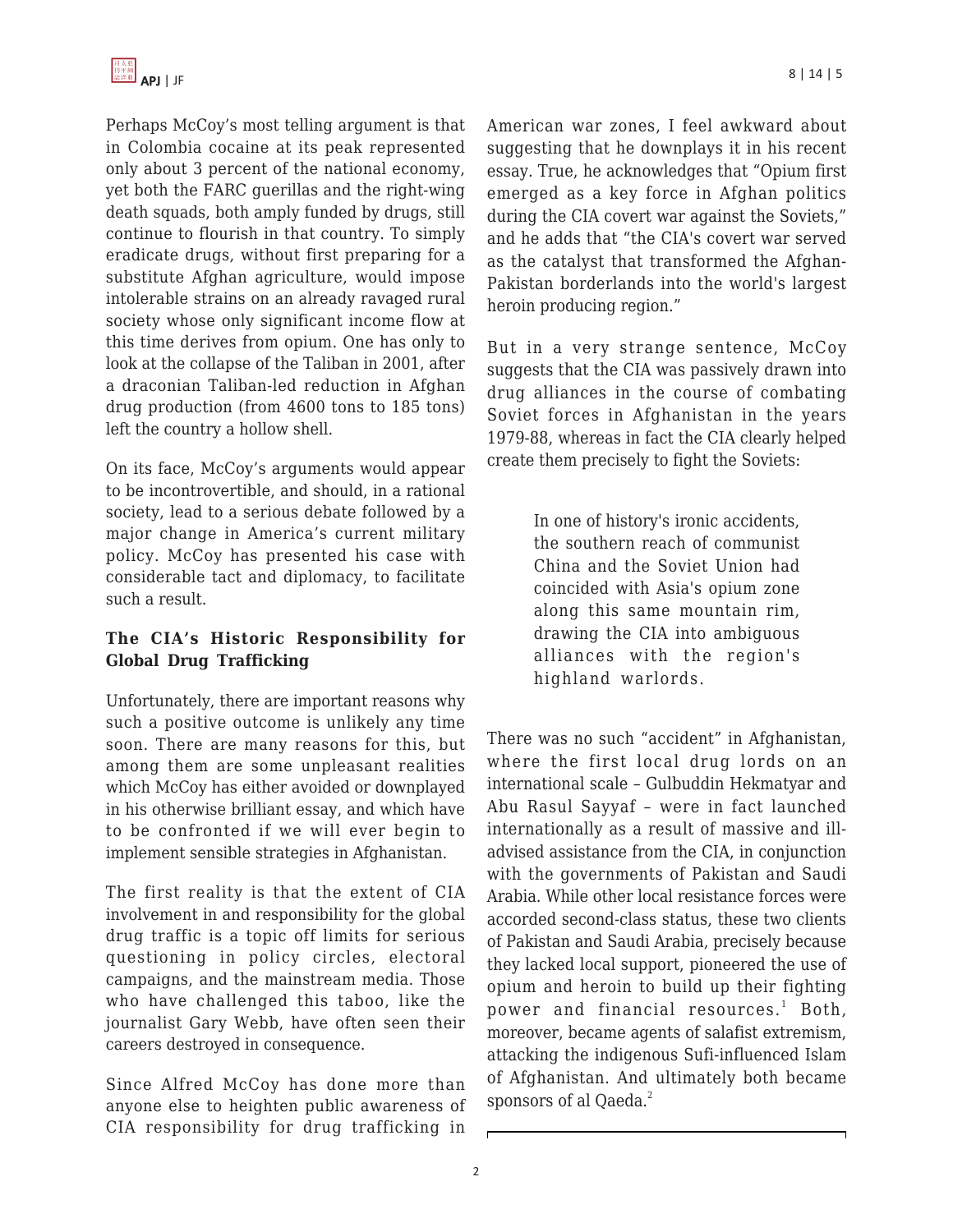



**Gulbuddin Hekmatyar (top) and Abdul Rasul Sayyaf**

CIA involvement in the drug trade hardly began with its involvement in the Soviet-Afghan war. To a certain degree, the CIA's responsibility for the present dominant role of Afghanistan in the global heroin traffic merely replicated what had happened earlier in Burma, Thailand, and Laos between the late 1940s and the 1970s. These countries also only became factors in the international drug traffic as a result of CIA assistance (after the French, in the case of Laos) to what would otherwise have been only local traffickers.

One cannot talk of "ironic accidents" here either. McCoy himself has shown how, in all of these countries, the CIA not only tolerated but assisted the growth of drug-financed anti-Communist assets, to offset the danger of Communist Chinese penetration into Southeast Asia. As in Afghanistan today CIA assistance helped turn the Golden Triangle, from the 1940s to the 1970s, into a leading source for the world's opium.

In this same period the CIA recruited assets along the smuggling routes of the Asian opium traffic as well, in countries such as Turkey, Lebanon, Italy, France, Cuba, Honduras, and Mexico. These assets have included government officials like Manuel Noriega of Panama or Vladimiro Montesinos of Peru, often senior figures in CIA-assisted police and intelligence services. But they have also included insurrectionary movements, ranging from the Contras in Nicaragua in the 1980s to (according to Robert Baer and Seymour Hersh) the al Qaeda-linked Jundallah, operating today in Iran and Baluchistan $<sup>3</sup>$ </sup>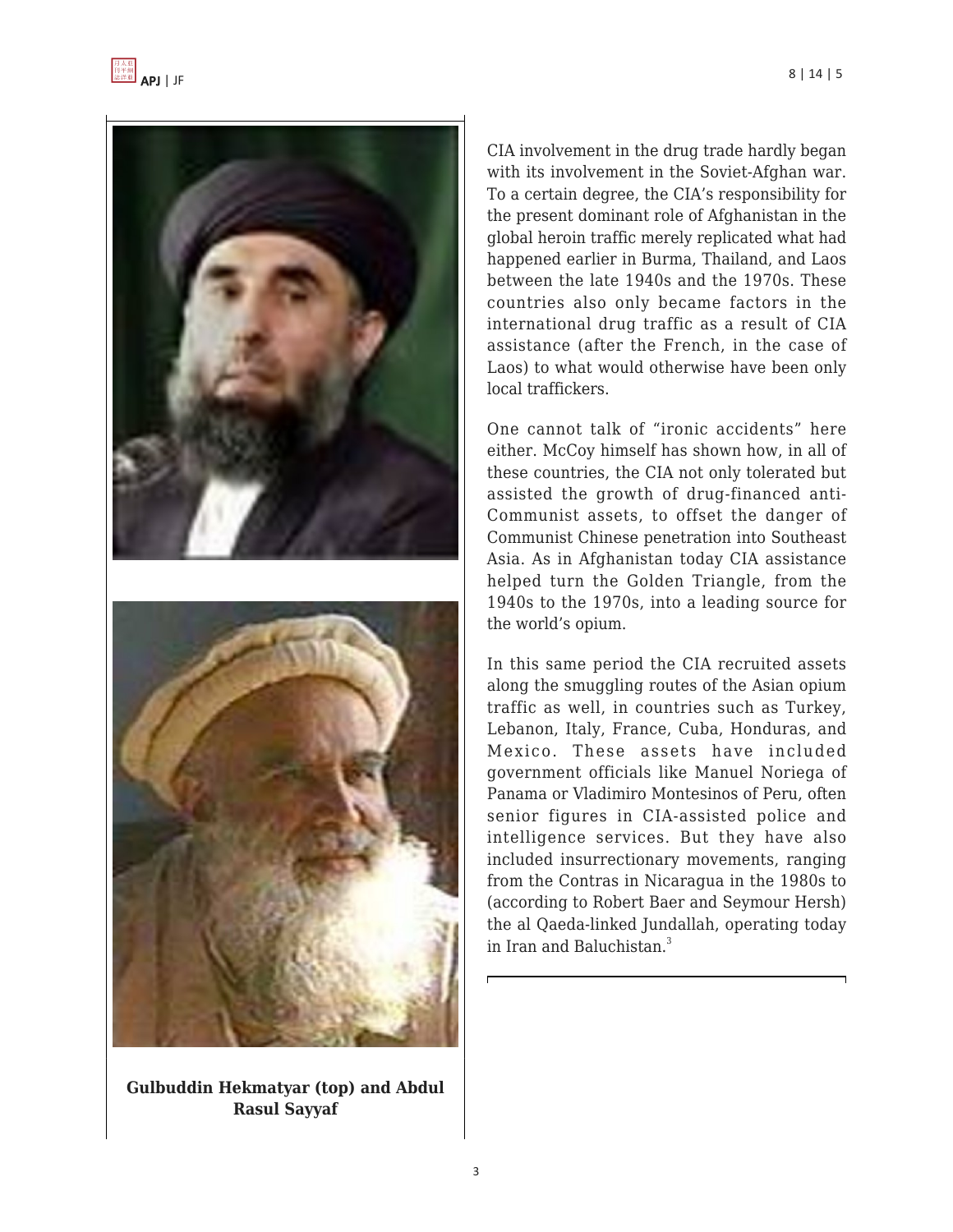



**CIA map tracing opium traffic from Afghanistan to Europe, 1998. The CIA cite, updated in 2008 states "Most Southwest Asian heroin flows overland through Iran and Turkey to Europe via the Balkans." But in fact drugs also flow through the states of the former Soviet Union, and through Pakistan and Dubai.**

# **The Karzai Government, not the Taliban, Dominate the Afghan Dope Economy**

Perhaps the best example of such CIA influence via drug traffickers today is in Afghanistan itself, where those accused of drug trafficking include President Karzai's brother, Ahmed Wali Karzai (an active CIA asset), and Abdul Rashid Dostum (a former CIA asset).<sup>4</sup> The drug corruption of the Afghan government must be attributed at least in part to the U.S. and CIA decision in 2001 to launch an invasion with the support of the Northern Alliance, a movement that Washington knew to be drug-corrupted.<sup>5</sup>

In this way the U.S. consciously recreated in Afghanistan the situation it had created earlier in Vietnam. There too (like Ahmed Wali Karzai a half century later) the president's brother, Ngo dinh Nhu, used drugs to finance a private network that was used to rig an election for Ngo dinh Diem. $^6$  Thomas H. Johnson, coordinator of anthropological research studies at the Naval Postgraduate School, has pointed out the unlikelihood of a counterinsurgency program succeeding when that program is in support of a local government that is flagrantly dysfunctional and corrupt.<sup>7</sup>

Thus I take issue with McCoy when he, echoing the mainstream U.S. media, depicts the Afghan drug economy as one dominated by the Taliban. (In McCoy's words, "If the insurgents capture that illicit economy, as the Taliban have done, then the task becomes little short of insurmountable.") The Taliban's share of the Afghan opium economy is variously estimated from \$90 to \$400 million. But the U.N. Office on Drugs and Crime (UNODC) estimates that the total Afghan annual earnings from opium and heroin are in the order of from \$2.8 to \$3.4 billion.<sup>8</sup>

Clearly the Taliban have not "captured" this economy, of which the largest share by far is controlled by supporters of the Karzai government. In 2006 a report to the World Bank argued "that at the top level, around 25-30 key traffickers, the majority of them in southern Afghanistan, control major transactions and transfers, working closely with sponsors in top government and political positions."<sup>9</sup> In 2007 the London Daily Mail reported that "the four largest players in the heroin business are all senior members of the Afghan government."<sup>10</sup>

The American media have confronted neither this basic fact nor the way in which it has distorted America's opium and war policies in Afghanistan. The Obama administration appears to have shifted away from the illadvised eradication programs of the Bush era, which are certain to lose the hearts and minds of the peasantry. It has moved instead towards a policy of selective interdiction of the traffic, explicitly limited to attacks on drug traffickers who are supporting the insurgents. $^{11}$ 

This policy may or may not be effective in weakening the Taliban. But to target what constitutes about a tenth of the total traffic will clearly never end Afghanistan's current status as the world's number one narco-state. Nor will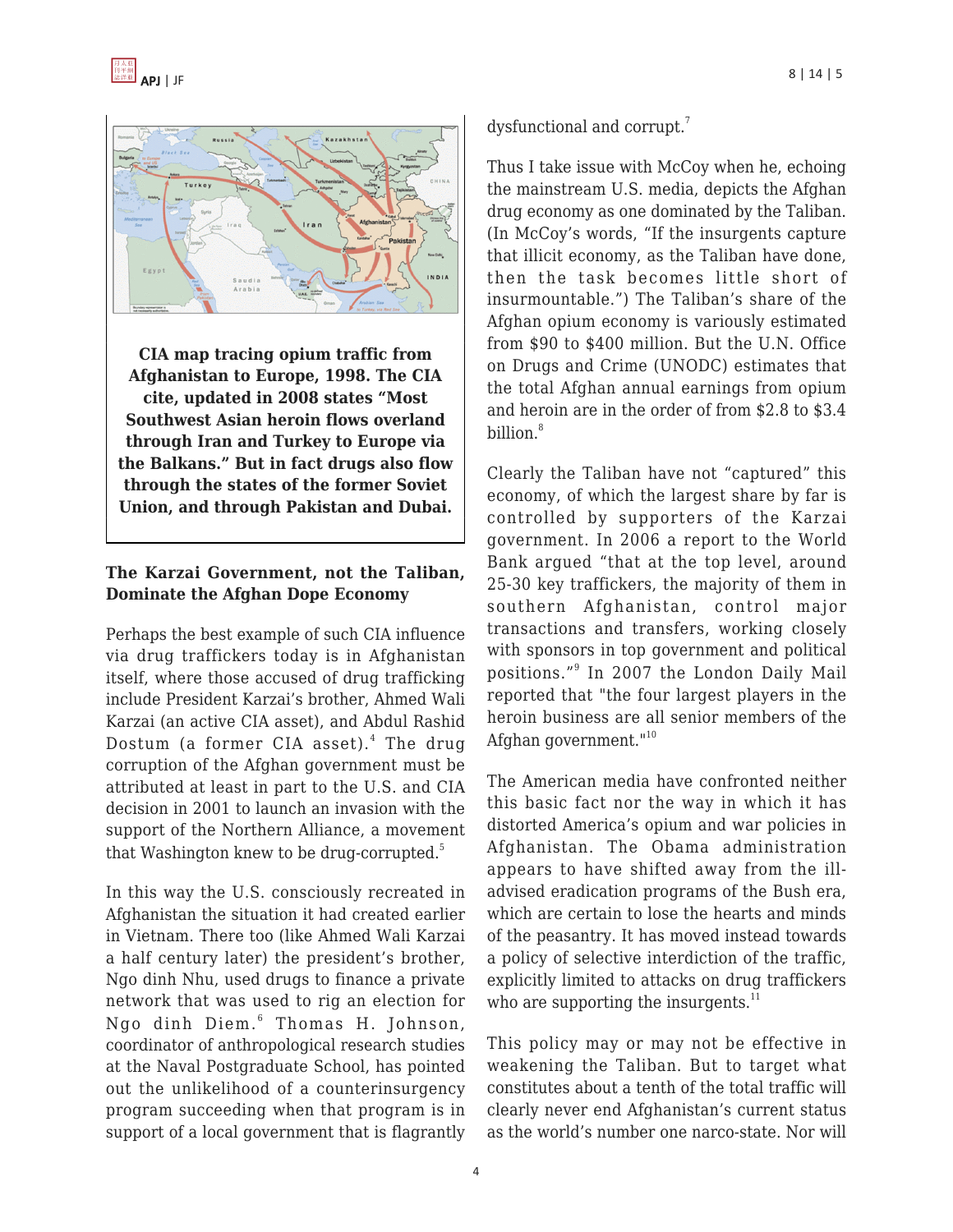

it end the current world post-1980s heroin epidemic, which has created five million addicts in Pakistan, over two million addicts inside Russia, eight hundred thousand addicts in America, over fifteen million addicts in the world, and one million addicts inside Afghanistan itself. Nor will it end the current world post-1980s heroin epidemic, which has created five million addicts in Pakistan, over two million addicts inside Russia, eight hundred thousand addicts in America, over fifteen million addicts in the world, and one million addicts inside Afghanistan itself.

The Obama government's policy of selective interdiction also helps explain its reluctance to consider the most reasonable and humane solution to the world's Afghan heroin epidemic. This is the "poppy for medicine" initiative of the International Council on Security and Development (ICOS, formerly known as The Senlis Council): to establish a trial licensing scheme, allowing farmers to sell their opium for the production of much-needed essential medicines such as morphine and codeine.<sup>12</sup>

The proposal has received support from the European Parliament and in Canada; but it has come under heavy attack in the United States, chiefly on the grounds that it might well lead to an increase in opium production. It would however provide a short-term answer to the heroin epidemic that is devastating Europe and Russia – something not achieved by McCoy's long-term alternative of crop substitution over ten or fifteen years, still less by the current Obama administration's program of selective elimination of opium supplies.

An unspoken consequence of the "poppy for medicine" initiative would be to shrink the illicit drug proceeds that are helping to support the Karzai government. Whether for this reason, or simply because anything that smacks of legalizing drugs is a tabooed subject in Washington, the "poppy for medicine" initiative is unlikely to be endorsed by the Obama administration.

## **Afghan Heroin and the CIA's Global Drug Connection**

There is another important paragraph where McCoy, I think misleadingly, focuses attention on Afghanistan, rather than America itself, as the locus of the problem:

> At a drug conference in Kabul this month, the head of Russia's Federal Narcotics Service estimated the value of Afghanistan's current opium crop at \$65 billion. Only \$500 million of that vast sum goes to Afghanistan's farmers, \$300 million to the Taliban guerrillas, and the \$64 billion balance "to the drug mafia," leaving ample funds to corrupt the Karzai government (emphasis added) in a nation whose total GDP is only \$10 billion.

What this paragraph omits is the pertinent fact that, according to the U.N. Office on Drugs and Crime, only 5 or 6 percent of that \$65 billion, or from \$2.8 to \$3.4 billion, stays inside Afghanistan itself. $^{13}$  An estimated 80 percent of the earnings from the drug trade are derived from the countries of consumption – in this case, Russia, Europe, and America. Thus we should not think for a moment that the only government corrupted by the Afghan drug trade is the country of origin. Everywhere the traffic has become substantial, even if only in transit, it has survived through protection, which in other words means corruption.

There is no evidence to suggest that drug money from the CIA's trafficker assets fattened the financial accounts of the CIA itself, or of its officers. But the CIA profited indirectly from the drug traffic, and developed over the years a close relationship with it. The CIA's off-the-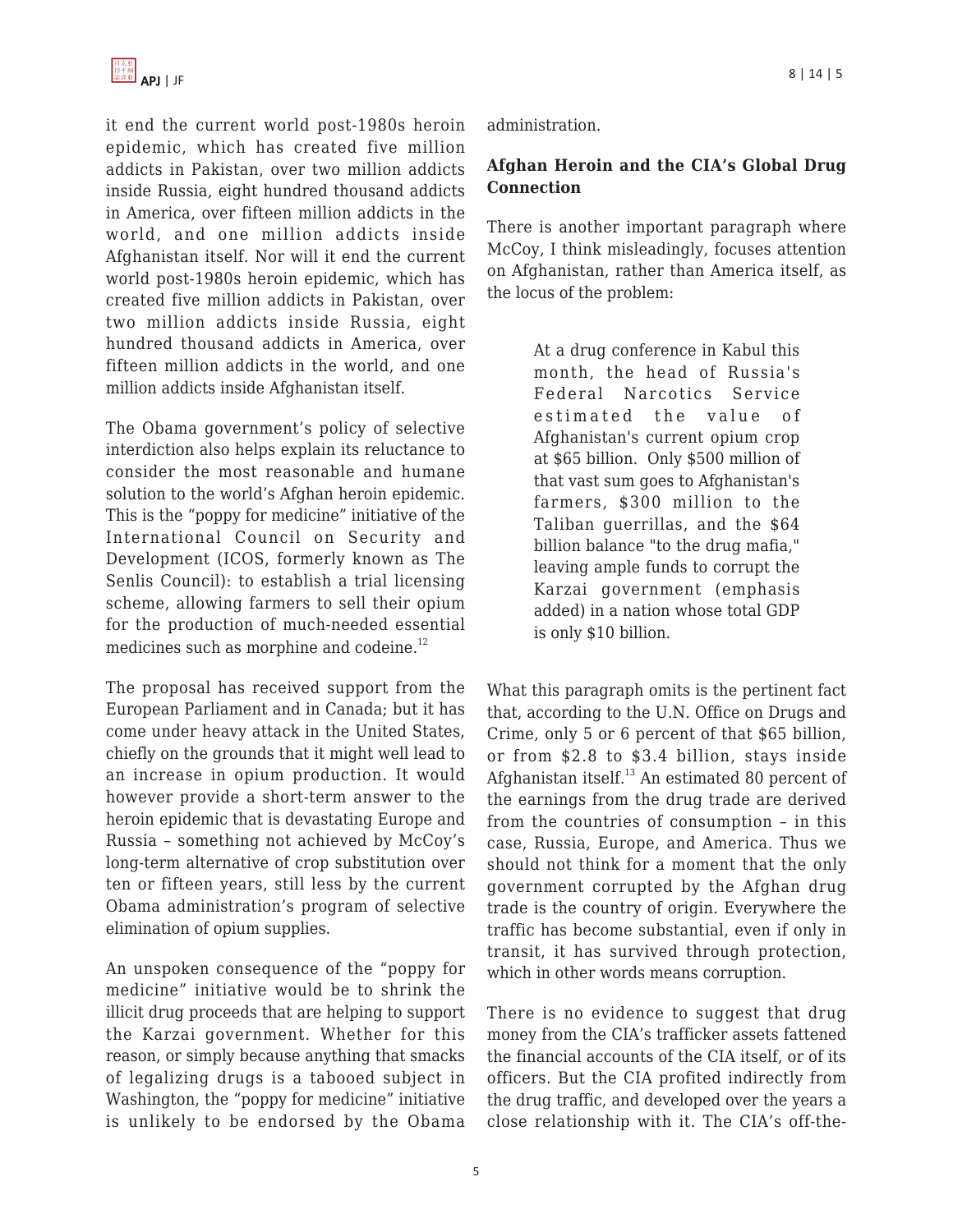

books war in Laos was one extreme case where it fought a war, using as its chief assets the Royal Laotian Army of General Ouane Rattikone and the Hmong Army of General Vang Pao, which were, in large part, drugfinanced. The CIA's massive Afghanistan operation in the 1980s was another example of a war that was in part drug-financed.

# **Video shows the CIA's Hmong Army led by Gen. Vang Pao in action in Laos**

#### **Protection for Drug Trafficking in America**

Thus it is not surprising that the U.S. Government, following the lead of the CIA, has over the years become a protector of drug traffickers against criminal prosecution in this country. For example both the FBI and CIA intervened in 1981 to block the indictment (on stolen car charges) of the drug-trafficking Mexican intelligence czar Miguel Nazar Haro, claiming that Nazar was "an essential repeat essential contact for CIA station in Mexico City," on matters of "terrorism, intelligence, and counterintelligence."<sup>14</sup> When Associate Attorney General Lowell Jensen refused to proceed with Nazar's indictment, the San Diego U.S. Attorney, William Kennedy, publicly exposed his intervention. For this he was promptly fired.<sup>15</sup>

A recent spectacular example of CIA drug involvement was the case of the CIA's Venezuelan asset General Ramon Guillén Davila. As I write in my forthcoming book, Fueling America's War Machine, 16

> General Ramon Guillén Davila, chief of a CIA-created anti-drug unit in Venezuela, was indicted in Miami for smuggling a ton of cocaine into the United States. According to the New York Times, "The CIA, over the objections of the Drug Enforcement

Administration, approved the shipment of at least one ton of pure cocaine to Miami International Airport as a way of gathering information about the Colombian drug cartels." Time magazine reported that a single shipment amounted to 998 pounds, following earlier ones "totaling nearly 2,000 pounds."<sup>17</sup> Mike Wallace confirmed that "the CIAnational guard undercover operation quickly accumulated this cocaine, over a ton and a half that was smuggled from Colombia into Venezuela."<sup>18</sup> According to the Wall Street Journal, the total amount of drugs smuggled by Gen. Guillén may have been more than 22 tons. $19$ 

But the United States never asked for Guillén's extradition from Venezuela to stand trial; and in 2007, when he was arrested in Venezuela for plotting to assassinate President Hugo Chavez, his indictment was still sealed in Miami.<sup>20</sup> Meanwhile, CIA officer Mark McFarlin, whom DEA Chief Bonner had also wished to indict, was never indicted at all; he merely resigned. $21$ 

Nothing in short happened to the principals in this case, which probably only surfaced in the media because of the social unrest generated in the same period by Gary Webb's stories in the San Jose Mercury about the CIA, Contras, and cocaine.

#### **Banks and Drug Money Laundering**

Other institutions with a direct stake in the international drug traffic include major banks, which make loans to countries like Colombia and Mexico knowing full well that drug flows will help underwrite those loans' repayment. A number of our biggest banks, including Citibank, Bank of New York, and Bank of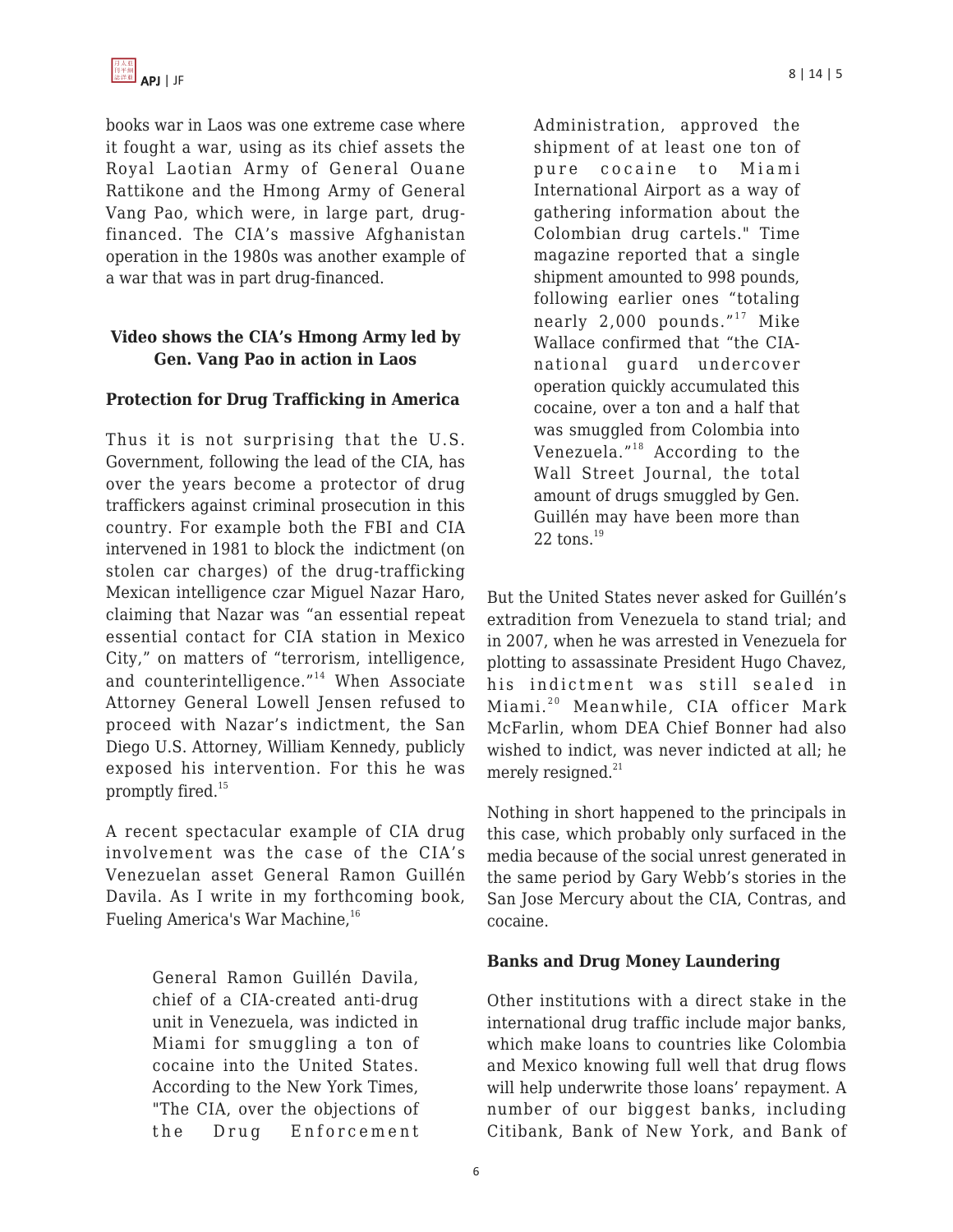Boston, have been identified as money laundering conduits, yet never have faced penalties serious enough to change their behavior.<sup>22</sup> In short, United States involvement in the international drug traffic links the CIA, major financial interests, and criminal interests in this country and abroad.

Antonio Maria Costa, head of the UN Office on Drugs and Crime, has said that "Drugs money worth billions of dollars kept the financial system afloat at the height of the global crisis." According to the London Observer, Costa

> said he has seen evidence that the proceeds of organised crime were "the only liquid investment capital" available to some banks on the brink of collapse last year. He said that a majority of the \$352bn (£216bn) of drugs profits was absorbed into the economic system as a result…. Costa said evidence that illegal money was being absorbed into the financial system was first drawn to his attention by intelligence agencies and prosecutors around 18 months ago. "In many instances, the money from drugs was the only liquid investment capital. In the second half of 2008, liquidity was the banking system's main problem and hence liquid capital became an important factor," he said. $^{23}$

A striking example of drug clout in Washington was the influence exercised in the 1980s by the drug money-laundering Bank of Credit and Commerce International (BCCI). As I report in my book, among the

> highly-placed recipients of largesse from BCCI, its owners, and its affiliates, were Ronald Reagan's

Treasury Secretary James Baker, who declined to investigate BCCI;<sup>24</sup> and Democratic Senator Joseph Biden and Republican Senator Orrin Hatch, the ranking members of the Senate Judiciary Committee, which declined to investigate BCCI.<sup>25</sup>

In the end it was not Washington that first moved to terminate the banking activities in America of BCCI and its illegal U.S. subsidiaries; it was the determined activity of two outsiders -- Washington lawyer Jack Blum and Manhattan District Attorney Robert Morgenthau.<sup>26</sup>

# **Conclusion: The Source of the Global Drug problem is not Kabul, but Washington**

I understand why McCoy, in his desire to change an ill-fated policy, is more decorous than I am in acknowledging the extent to which powerful American institutions—government, intelligence and finance—and not just the Karzai government, have been corrupted by the pervasive international drug traffic. But I believe that his tactfulness will prove counterproductive. The biggest source of the global drug problem is not in Kabul, but in Washington. To change this scandal will require the airing of facts which McCoy, in this essay, is reluctant to address.

In his magisterial work, The Politics of Heroin, McCoy tells the story of Carter's White House drug advisor David Musto. In 1980 Musto told the White House Strategy Council on Drug Abuse that "we were going into Afghanistan to support the opium growers in their rebellion against the Soviets. Shouldn't we try to avoid what we had done in Laos?" $27$  Denied access by the CIA to data to which he was legally entitled, Musto took his concerns public in May 1980, noting in a New York Times op-ed that Golden Crescent heroin was already (and for the first time) causing a medical crisis in New York. And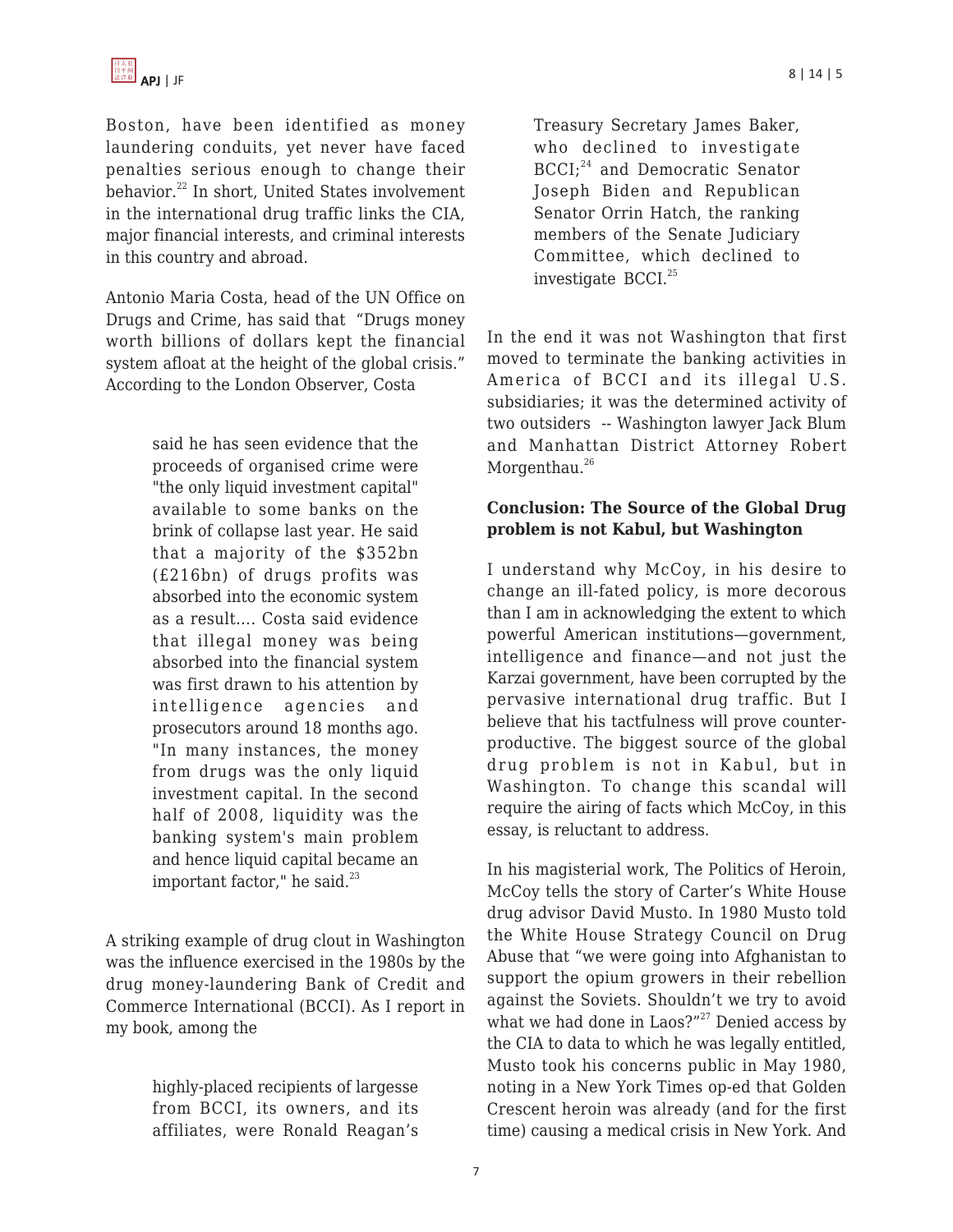he warned, presciently, that "this crisis is bound to worsen."<sup>28</sup>

Musto hoped that he could achieve a change of policy by going public with a sensible warning about a disastrous drug-assisted adventure in Afghanistan. But his wise words were powerless against the relentless determination of what I have called the U.S. war machine in our government and political economy. I fear that McCoy's sensible message, by being decorous precisely where it is now necessary to be outspoken, will suffer the same fate.

Peter Dale Scott, a former Canadian diplomat and English Professor at the University of California, Berkeley, is the author of [Drugs Oil](http://www.amazon.com/dp/0742525228/?tag=theasipacjo0b-20) [and War](http://www.amazon.com/dp/0742525228/?tag=theasipacjo0b-20), [The Road to 9/11](http://www.amazon.com/dp/0520258711/?tag=theasipacjo0b-20), [The War](http://www.amazon.com/dp/0980121361/?tag=theasipacjo0b-20) [Conspiracy: JFK, 9/11, and the Deep Politics of](http://www.amazon.com/dp/0980121361/?tag=theasipacjo0b-20) [War.](http://www.amazon.com/dp/0980121361/?tag=theasipacjo0b-20) His [American War Machine: Deep Politics,](http://www.amazon.com/dp/0742555941/?tag=theasipacjo0b-20) [the CIA Global Drug Connection and the Road](http://www.amazon.com/dp/0742555941/?tag=theasipacjo0b-20) [to Afghanistan](http://www.amazon.com/dp/0742555941/?tag=theasipacjo0b-20) is in press from Rowman & Littlefield.

His website, which contains a wealth of his writings, is [here](http://www.peterdalescott.net).

He wrote this article for The Asia-Pacific Journal.

Recommended citation: Peter Dale Scott, "Can the US Triumph in the Drug-Addicted War in Afghanistan? Opium, the CIA and the Karzai Administration" The Asia-Pacific Journal, 14-5-10, April 5, 2010.

The government takes care of the policies that govern drug trafficking while rehab centers focus on providing people who exhibit [drug](http://www.drugabuse.net/drug-abuse/signs-and-symptoms-of-drug-abuse/) [abuse signs and symptoms](http://www.drugabuse.net/drug-abuse/signs-and-symptoms-of-drug-abuse/) with much-needed help.

## **subjects:**

Alfred W. McCoy, ["Can Anyone Pacify the](https://apjjf.org/-Alfred_W_-McCoy/3339) [World's Number One Narco-State? The Opium](https://apjjf.org/-Alfred_W_-McCoy/3339) [Wars in Afghanistan."](https://apjjf.org/-Alfred_W_-McCoy/3339)

Peter Dale Scott, [America's Afghanistan: The](https://apjjf.org/-Peter_Dale-Scott/3145) [National Security and a Heroin-Ravaged State](https://apjjf.org/-Peter_Dale-Scott/3145)

Peter Dale Scott, [Martial Law, the Financial](https://apjjf.org/-Peter_Dale-Scott/3010) [Bailout, and the Afghan and Iraq Wars](https://apjjf.org/-Peter_Dale-Scott/3010)

Jeremy Kuzmarov, [American Police Training](https://apjjf.org/-Jeremy-Kuzmarov/3319) [and Political Violence: From the Philippines](https://apjjf.org/-Jeremy-Kuzmarov/3319) [Conquest to the Killing Fields of Afghanistan](https://apjjf.org/-Jeremy-Kuzmarov/3319) [and Iraq](https://apjjf.org/-Jeremy-Kuzmarov/3319)

MK Bhadrakumar, [Afghanistan, Iran and US-](https://apjjf.org/-M_K-Bhadrakumar/2996)[Russian Conflict](https://apjjf.org/-M_K-Bhadrakumar/2996)

Peter Van Agtmael, [All You Need is Heroin:](http://bagnewsnotes.typepad.com/bagnews/2007/11/all-you-need-is.html) [U.S. Troops in Their Own Hand](http://bagnewsnotes.typepad.com/bagnews/2007/11/all-you-need-is.html)

## **Notes**

<sup>1</sup> Eventually the United States and its allies gave Hekmatyar, who for a time became arguably the world's leading drug trafficker, more than \$1 billion in armaments. This was more than any other CIA client has ever received, before or since.

 $2^{2}$  Scott, The Road to 9/11, 74-75: "Khalid Shaikh Mohammed, said by the 911 Commission to have been the true author of the 9/11 plot, first conceived of it when he was with Abdul Sayyaf, a leader with whom bin Laden was still at odds [9/11 Commission Report, 145-50]. Meanwhile several of the men convicted of blowing up the World Trade Center in 1993, and the subsequent New York "day of terror" plot in 1995, had trained, fought with, or raised money for, Gulbuddin Hekmatyar. [Tim Weiner, "Blowback from the Afghan Battlefield," New York Times, March 13, 1994].

3 Seymour Hersh, New Yorker, July 7, 2008

**See the following articles on related**

<sup>4</sup> New York Times, October 27, 2009.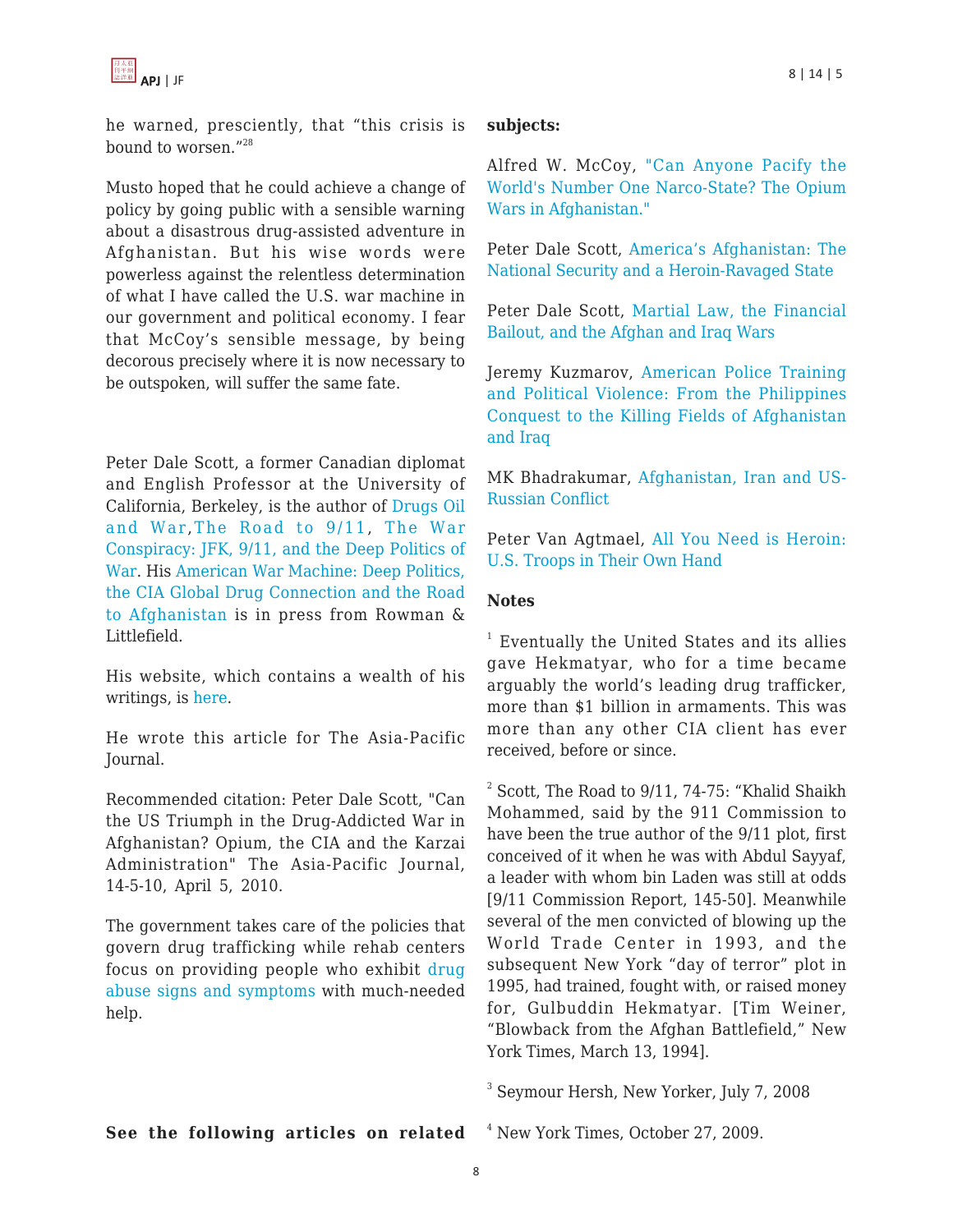5 Steve Coll, Ghost Wars: The Secret History of the CIA, Afghanistan, and Bin Laden, from the Soviet Invasion to September 10, 2001 (New York: Penguin Press, 2004), 536. At the start of the U.S. offensive in 2001, according to Ahmed Rashid, "The Pentagon had a list of twenty-five or more drug labs and warehouses in Afghanistan but refused to bomb them because some belonged to the CIA's new NA [Northern Alliance] allies" (Ahmed Rashid, Descent into Chaos: The United States and the Failure of Nation Building in Pakistan, Afghanistan, and Central Asia [New York: Viking, 2008], 320).

6 Stanley Karnow, Vietnam: A History (New York: Penguin, 1997), 239. Cf. New York Times, October 28, 2009.

 $7$  Thomas H. Johnson and M. Chris Mason, "Refighting the Last War: Afghanistan and the Vietnam Template," Military Review, November-December 2009, 1.

8 The alert reader will notice that even \$3.4 billion is less than 53 percent of the \$10 billion attributed in the previous paragraph to the total Afghan GDP. These estimates from diverse sources are not precise, and cannot be expected to jibe perfectly.

<sup>9</sup> ["Afghanistan: Drug Industry and Counter-](http://web.worldbank.org/WBSITE/EXTERNAL/COUNTRIES/SOUTHASIAEXT/0,,contentMDK:21133060~pagePK:146736~piPK:146830~theSitePK:223547,00.html)[Narcotics Policy,"](http://web.worldbank.org/WBSITE/EXTERNAL/COUNTRIES/SOUTHASIAEXT/0,,contentMDK:21133060~pagePK:146736~piPK:146830~theSitePK:223547,00.html) Report to the World Bank, November 28, 2006, emphasis added.

 $10$  London Daily Mail. July 21, 2007. In December 2009 Harper's published a detailed essay on Colonel Abdul Razik, "the master of Spin Boldak," a drug trafficker and Karzai ally whose rise was "abetted by a ring of crooked officials in Kabul and Kandahar as well as by overstretched NATO commanders who found his control over a key border town useful in their war against the Taliban" (Matthieu Aikins, ["The Master of Spin Boldak,"](http://harpers.org/archive/2009/12/0082754) Harper's Magazine, December 2009).

 $11$  James Risen, "U.S. to Hunt Down Afghan Lords Tied to Taliban," New York Times, August 10, 2009: "United States military commanders have told Congress that…only those [drug traffickers] providing support to the insurgency would be made targets."

<sup>12</sup> Corey Flintoff, ["Combating Afghanistan's](http://www.npr.org/templates/story/story.php?storyId=5065771) [Opium Problem Through Legalization,"](http://www.npr.org/templates/story/story.php?storyId=5065771) NPR, December 22, 2005.

<sup>13</sup> CBS News April 1, 2010, [http://www.cbsnews.com/stories/2010/04](http://www.cbsnews.com/stories/2010/04/01/world/main6353224.shtml) [/01/world/main6353224.shtml](http://www.cbsnews.com/stories/2010/04/01/world/main6353224.shtml).

<sup>14</sup> Cables from Mexico City FBI Legal Attaché Gordon McGinley to Justice Department, in Scott and Marshall, Cocaine Politics, 36.

<sup>15</sup> Scott, Deep Politics, 105; quoting from San Diego Union, 3/26/82.

<sup>16</sup> Fueling America's War Machine: Deep Politics and the CIA's Global Drug Connection (in press, due Fall 2010 from Rowman & Littlefield).

<sup>17</sup> Time, November 29, 1993: ["The shipments](http://www.time.com/time/magazine/article/0,9171,979669,00.html) [continued, however, until Guillen tried to send](http://www.time.com/time/magazine/article/0,9171,979669,00.html) [in 3,373 lbs. of cocaine at once. The DEA,](http://www.time.com/time/magazine/article/0,9171,979669,00.html) [watching closely, stopped it and pounced."](http://www.time.com/time/magazine/article/0,9171,979669,00.html) Cf. New York Times, November 23, 1996 ("one ton").

<sup>18</sup> CBS News Transcripts, 60 MINUTES, November 21, 1993.

<sup>19</sup> Wall Stree Journal, November 22, 1996. I suspect that the CIA approved the import of cocaine less "as a way of gathering information" than as a way of affecting market share of the cocaine trade in the country of origin, Colombia. In the 1990s CIA and JSOC were involved in the elimination of Colombian drug pingpin Pablo Escobar, a feat achieved with the assistance of Colombia's Cali Cartel and the AUC terrorist death squad of Carlos Castaño. Peter Dale Scott, Drugs, Oil, and War, 86-88.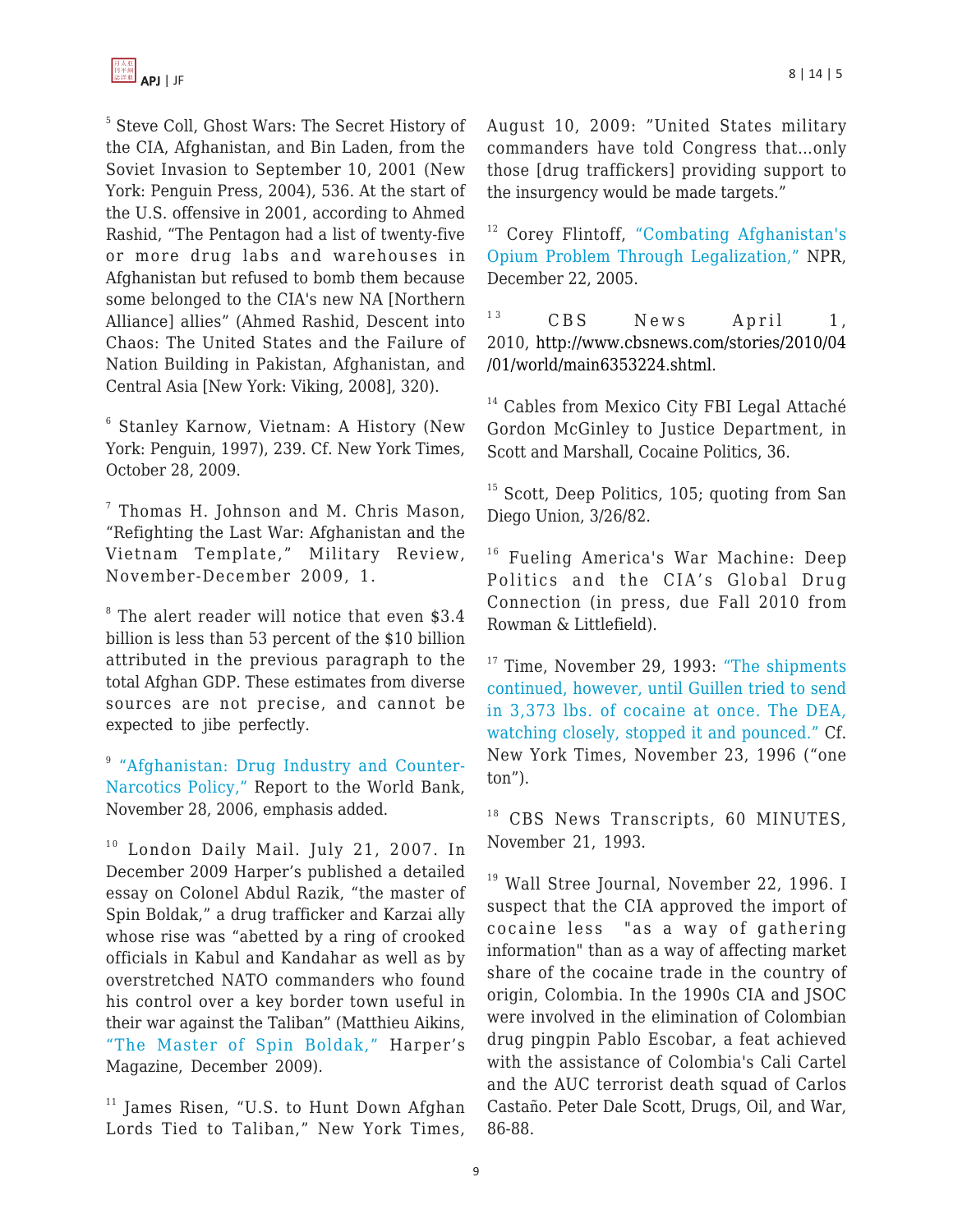<sup>20</sup> Chris Carlson, "Is The CIA Trying to Kill Venezuela's Hugo Chávez?" Global Research, April 19, 2007.

 $21$  Douglas Valentine, The Strength of the Pack: The People, Politics and Espionage Intrigues that Shaped the DEA (Springfield, OR: TrineDay, 2009), 400; Time, November 23, 1993. McFarlin had worked with anti-guerrilla forces in El Salvador in the 1980's. The CIA station chief in Venezuela, Jim Campbell, also retired.

 $22$  The Bank of Boston laundered as much as \$2 million from the trafficker Gennaro Angiulo, and eventually paid a fine of \$500,000 (New York Times, February 22, 1985; Eduardo Varela-Cid, Hidden Fortunes: Drug Money, Cartels and the Elite Banks [Sunny Isles Beach, FL: El Cid Editor, 1999]). Cf. Asad Ismi, "The Canadian Connection: Drugs, Money Laundering and Canadian Banks," [Asadismi.ws:](http://www.asadismi.ws/cancon.html) "Ninety-one percent of the \$197 billion spent on cocaine in the U.S. stays there, and American banks launder \$100 billion of drug money every year. Those identified as money laundering conduits include the Bank of Boston, Republic National Bank of New York, Landmark First National Bank, Great American Bank, People's Liberty Bank and Trust Co. of Kentucky, and Riggs National Bank of Washington. Citibank helped Raul Salinas (the brother of former Mexican president Carlos Salinas) move millions of dollars out of Mexico into secret Swiss bank accounts under false names."

<sup>23</sup> Rajeev Syal, ["Drug money saved banks in](http://www.guardian.co.uk/global/2009/dec/13/drug-money-banks-saved-un-cfief-claims) [global crisis, claims UN advisor,"](http://www.guardian.co.uk/global/2009/dec/13/drug-money-banks-saved-un-cfief-claims) Observer, December 13, 2009.

 $24$  Jonathan Beaty and S.C. Gwynne, The Outlaw Bank: A Wild Ride into the Secret Heart of BCCI (New York: Random House, 1993), 357.

<sup>25</sup> Peter Truell and Larry Gurwin, False Profits: The Inside Story of BCCI, the World's Most Corrupt Financial Empire (Boston: Houghton Mifflin, 1992), 373-77.

<sup>26</sup> Truell and Gurwin, False Profits, 449.

 $27$  Alfred W. McCoy, The Politics of Heroin (Chicago: Lawrence Hill Books/ Chicago Review Press, 2003), 461; citing interview with Dr. David Musto.

 $^{28}$  David Musto, New York Times, May 22, 1980; quoted in McCoy, Politics of Heroin, 462.



Click on the cover to order.